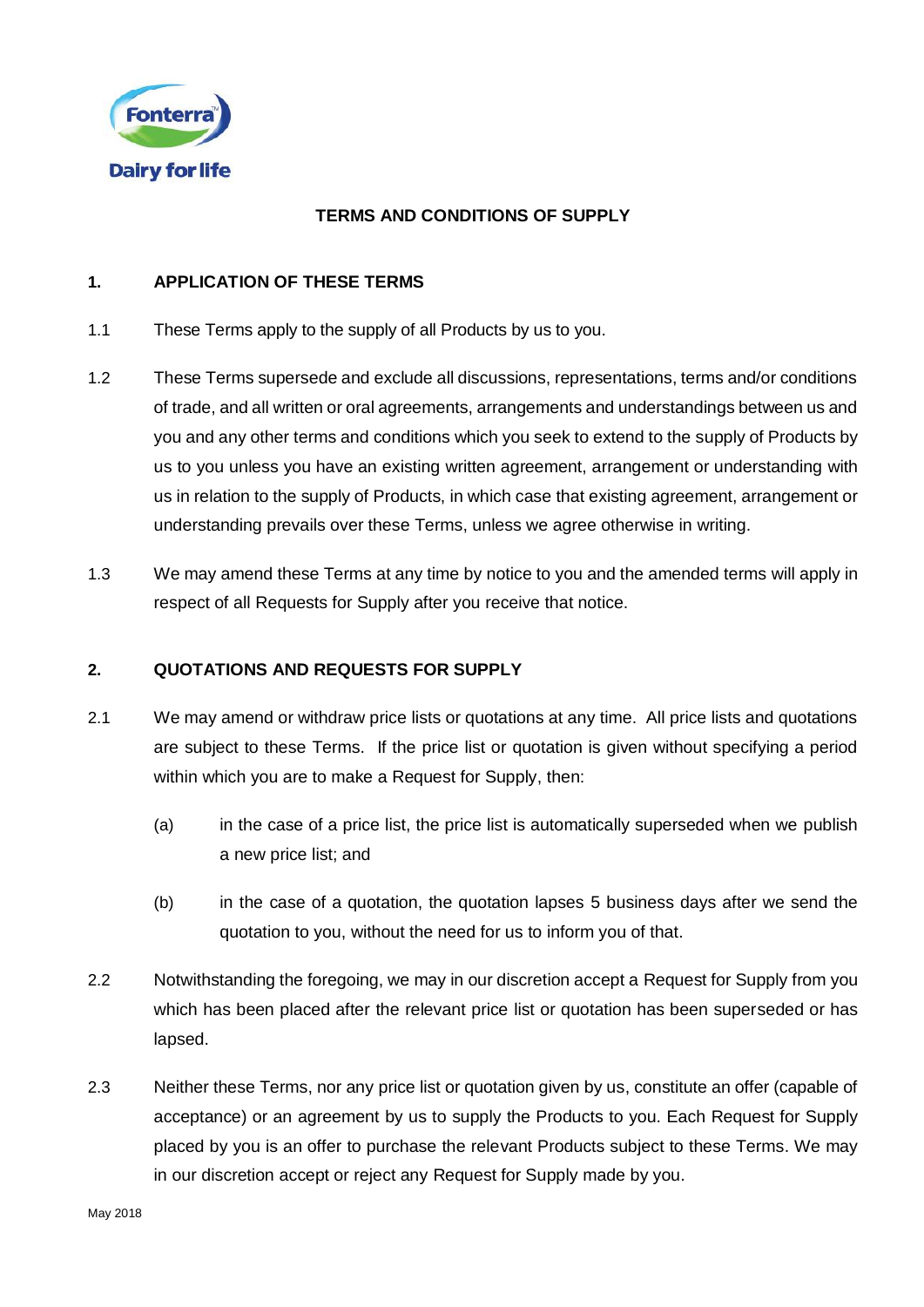### **3. CONTRACT CONFIRMATION**

- <span id="page-1-0"></span>3.1 An agreement for the sale of Products on these Terms will be formed once Fonterra Limited confirms its agreement to sell you those Products by issuing a Contract Confirmation to you or, in the absence of a written Contract Confirmation, by Delivery of the relevant Products to you. You agree that the relevant written Contract Confirmation or, in the absence of a written Contract Confirmation, Delivery, will be evidence of the details of your Request for Supply.
- 3.2 Once an agreement for the sale of Products has been formed under clause [3.1,](#page-1-0) we are entitled to invoice you for all of the relevant Products in accordance with clause 8, irrespective of whether you subsequently submit shipping/delivery requests, purchase orders or similar requests in respect of those Products
- 3.3 After discussion with you, we may from time to time enter into agreements with third parties under which those third parties will Supply part or all of the Products referred to in a Contract Confirmation. In such circumstances, the Products Supplied under these Terms may not have been manufactured in New Zealand and/or by us.
- 3.4 Unless otherwise agreed in writing, reference to weights, quantities or other measures in relation to Product packaging are references to that weight, quantity or other measure within a variance of plus or minus 1%.

### <span id="page-1-1"></span>**4. PRODUCT SHIPMENT**

- 4.1 Subject to the remainder of this clause [4](#page-1-1) and clause[s 8.12](#page-8-0) and [11.16,](#page-15-0) we will Supply Products to you in accordance with these Terms and:
	- (a) where we have agreed a Shipment Schedule, in accordance with the Shipment Schedule and so that the relevant Products are Supplied no later than 30 days after each specified Shipment date (and no earlier than 20 days before such date); or
	- (b) in the absence of any agreed Shipment Schedule, so that all Products have been Supplied no later than 30 days after the expiry of the Expected Shipment Period specified in the Contract Confirmation. We will use reasonable endeavours to Supply the Products to you at an even rate across the Expected Shipment Period.
- 4.2 Without limiting clause 11.16, if we are not able for any reason to Supply a Product referenced in the Contract Confirmation, we may, at our option: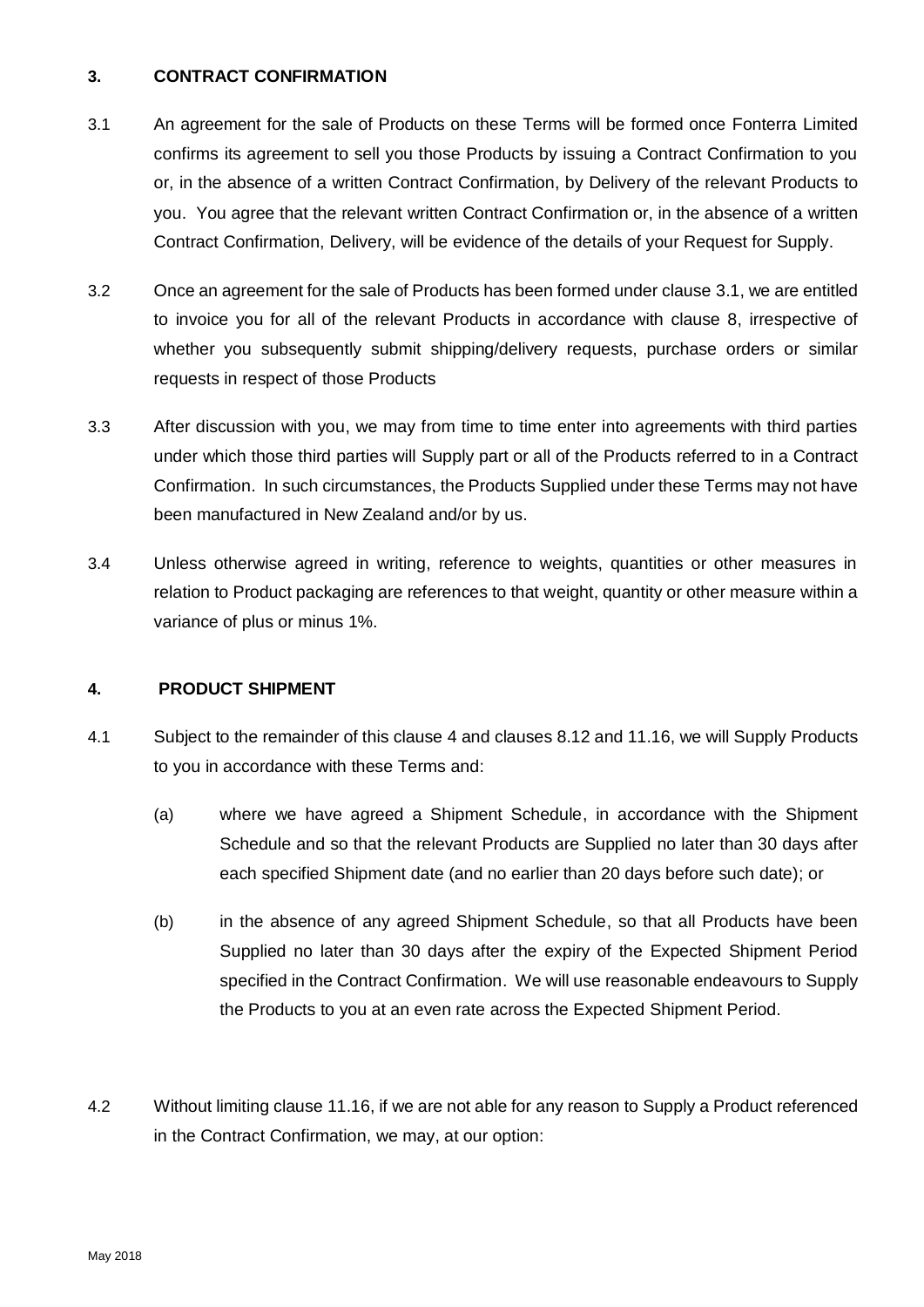- (a) Offer to Supply you a substitute product having specifications which are not materially lower than the Specifications of the Product referenced in the Contract Confirmation; or
- (b) offer to Supply you with an alternative product.

If you do not agree to us Supplying you with a substitute or alternative Product offered under this clause, we may cancel the relevant Shipment without liability.

- 4.3 Where the Products are to be Supplied by part or multiple Shipments, any failure by us to make any one or more of the Shipments or any claim by you in respect of any one or more Shipments will not affect our rights in respect of any Products already Supplied or that remain to be Supplied under a Contract Confirmation.
- 4.4 Unless the Incoterms Basis which applies to a Contract Confirmation provides otherwise, you shall be solely responsible for meeting (at your sole cost) all import and other regulatory costs and requirements (including those relating to consumer product safety) relating to the Products in a Shipment in the relevant territory or territories.
- 4.5 You should check all volumes Supplied against the Shipment documentation and lodge a claim with us within 30 days of being entitled to access the Products (whether you inspect them or not), otherwise you are deemed to accept that volume as correct on Delivery of the relevant Products.
- <span id="page-2-1"></span>4.6 We will round the quantity of Products in a Shipment up or down as necessary to ensure you receive full container loads of the relevant Products (or other applicable load unit), and the amount which you are required to pay for such Products as specified in the Contract Confirmation and/or Shipment Schedule for the relevant Products will be proportionately increased or decreased.Delivery of such a rounded quantity of Products over or under the amount of a Shipment will be deemed to constitute Delivery in respect of that Shipment.
- 4.7 If Shipment pursuant to your Contract Confirmation and/or Shipment Schedule becomes commercially impractical for us (in our reasonable opinion) then we may, after obtaining your agreement Supply the Products to a commercially reasonable substitute location or using a commercially reasonable substitute method of supply.. In no circumstances will we Supply on a consignment or similar basis. If you do not agree to us Supplying you with Products to a commercially reasonable alternative location, or by commercially reasonable alternate means, we may cancel the relevant Shipment without liability
- <span id="page-2-0"></span>4.8 Where we are unable to Supply in accordance with the timeframes set out in clause 4.1 (or any other applicable provision of these Terms) as a result of your acts or omissions, or if you are unable to accept a Shipment as, how, and where advised in your Contract Confirmation or Shipment Schedule or as otherwise scheduled or arranged by us for any reason (including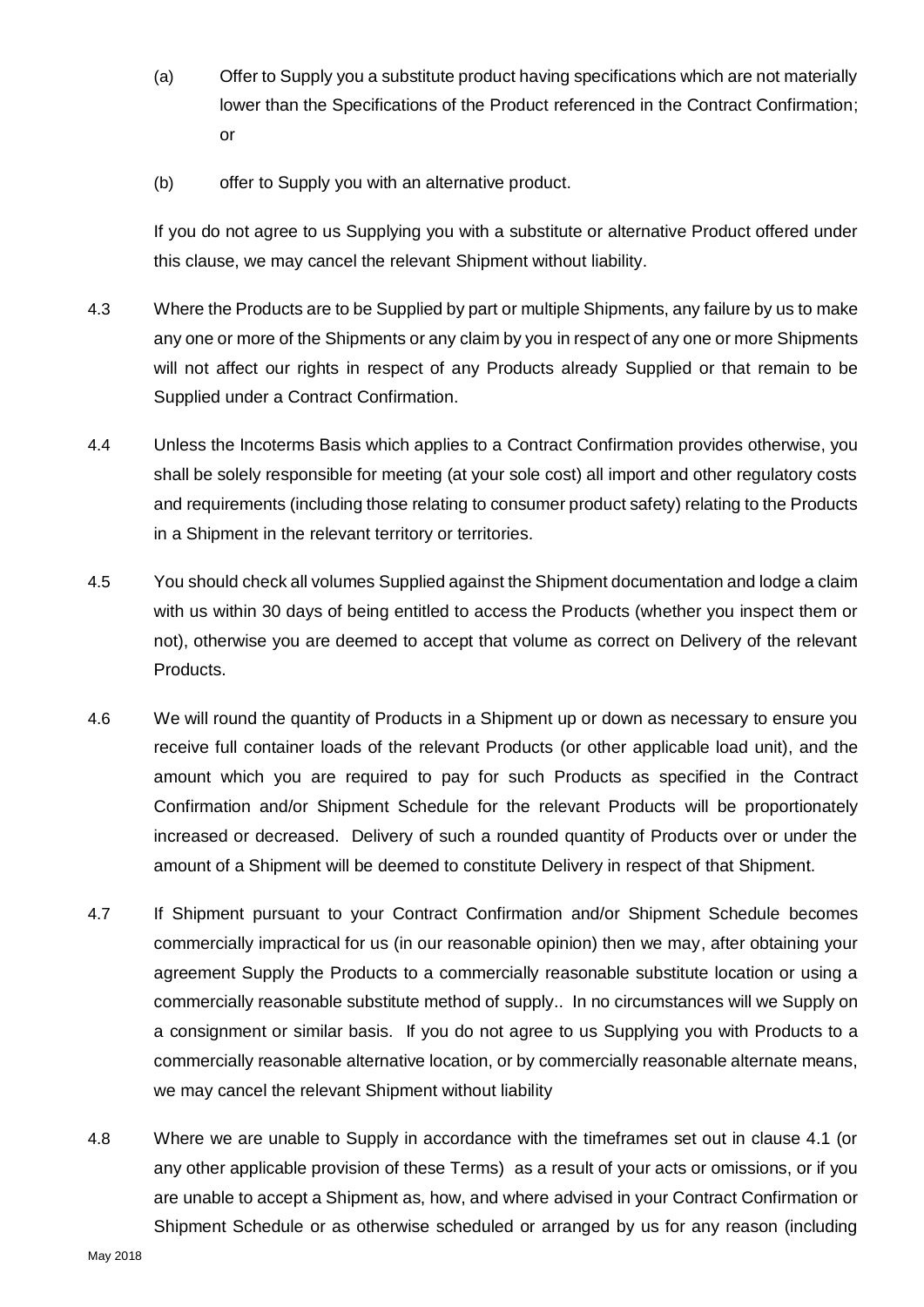where you decline to accept all or any part of the Shipment or delay in doing so), we may cancel the applicable Shipment or any part thereof, or any remaining Shipments under a Contract Confirmation without resulting liability, and resell or resupply the Products to a third party, and you will be liable for any loss incurred by us on that resale or resupply, as well as any storage, transport and other logistics costs and any other costs incurred by us. We may also charge you an additional business administration fee per Shipment affected and an additional warehouse administration fee per full or part container load (the amount of which will be reasonably determined by us). If any of the Products perish, become damaged or tainted, or are otherwise unsaleable ("**Damaged**") as a direct or indirect result of any such delay, or you being unable to accept a Shipment, you indemnify us for all costs and expenses incurred by us in connection with the Damaged Products (including arranging for transport and/or disposal). Products for the purposes of this clause [4.8](#page-2-0) includes any of your other property which we have consolidated with, or delivered in conjunction with, the relevant Shipment at your request.

- 4.9 If we supply products to you which do not form part of a Shipment or the Contract Confirmation, you will:
	- (a) hold those products for us as bailee;
	- (b) store those products appropriately and safely, and do your utmost to ensure those products are kept at the appropriate core storage temperature (and, if necessary, seek instructions from us as to the appropriate storage requirements and core storage temperature for the relevant products); and
	- (c) return those products to us or otherwise dispose of or deal with those products,

in accordance with our advice and at our cost.

### **5. DEFECTS AND ACCEPTANCE**

- 5.1 You should inspect all Products Supplied and:
	- (a) notify us immediately upon being entitled to access the Products (whether you inspect them or not) of any claimed defects in any of the Products, or any other dispute in relation to the quality of the Products, which are, or ought reasonably to have been, apparent at that time, and lodge a claim with us within 30 days of such access to the Products; and
	- (b) notify us as soon as you become aware of any claimed defects in any of the Products, or any other dispute in relation to the Products, which becomes, or ought reasonably to have become, apparent at any time after you are entitled to access the Product but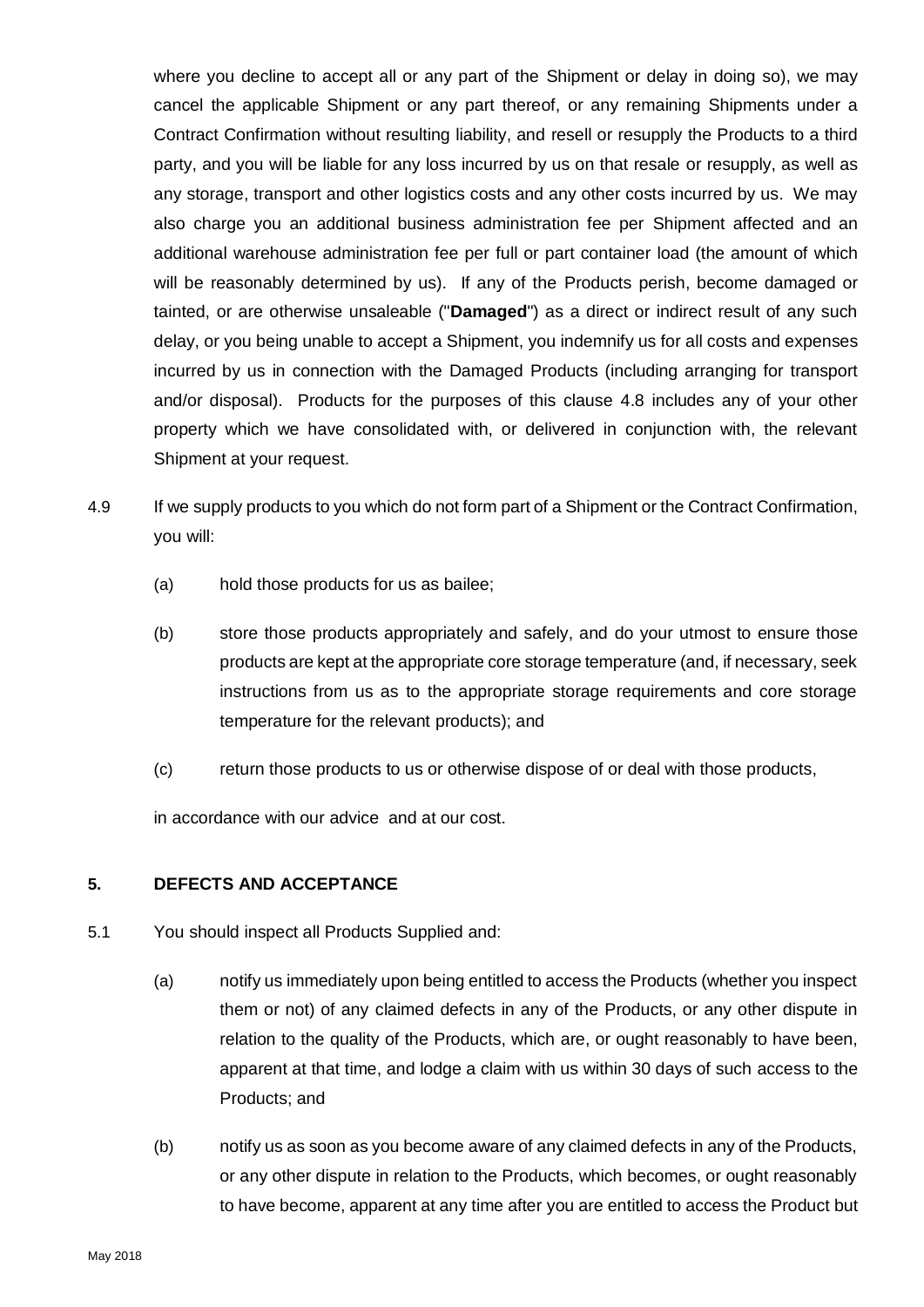prior to the expiry date of the relevant Products, and lodge a claim with us within 30 days of becoming so aware.

- <span id="page-4-0"></span>5.2 If you believe that any Product is defective due to conduct for which we are responsible, you must keep the relevant Products stored separately from all others and in the state or condition in which they were Supplied to you until we have an opportunity to inspect them. You agree to provide all assistance that we reasonably request to assess your claim and, if we accept that we are responsible for defective Products then you will either destroy the Products or deliver them up to (or as directed by) us on our request. Clause [10.5](#page-11-0) then applies in respect of the relevant Products.
- 5.3 You acknowledge and agree that the burden of proof in respect of alleged defects in Products (or their packaging, storage or Supply), or in relation to the quality of the Products, rests with you.
- 5.4 You agree that we are not liable for any defect in or damage to Products or their packaging or storage, or in relation to any other dispute in respect of the Products (and those Products will be deemed to have been Delivered and Supplied by us and accepted by you in compliance with these Terms):
	- (a) if you do not advise us of that issue within the time periods provided in these Terms, and include in your notice full details of the Products, the alleged defect or damage and all documents associated with the relevant Shipment, or if you fail to comply with clause [5.2;](#page-4-0)
	- (b) to the extent you have done anything that could have caused or contributed to the claimed defect;
	- (c) if you settle or compromise a claim by a third party concerning such Products without our involvement and prior written consent;
	- (d) subject to the Incoterms Basis, occurring whilst in transit with a third party (whether or not a common carrier) even if we arranged for that third party to transport the Products and Delivery or Supply has not occurred;
	- (e) if you do not reasonably assist us with our enquiries concerning your claim;
	- (f) if the Products have not been stored, cared for or used in a proper manner, including if the Products have not been properly stored by you at the appropriate core storage temperature;
	- (g) if the Products are incorporated into, mixed with or affixed to any other products, or used in any process; or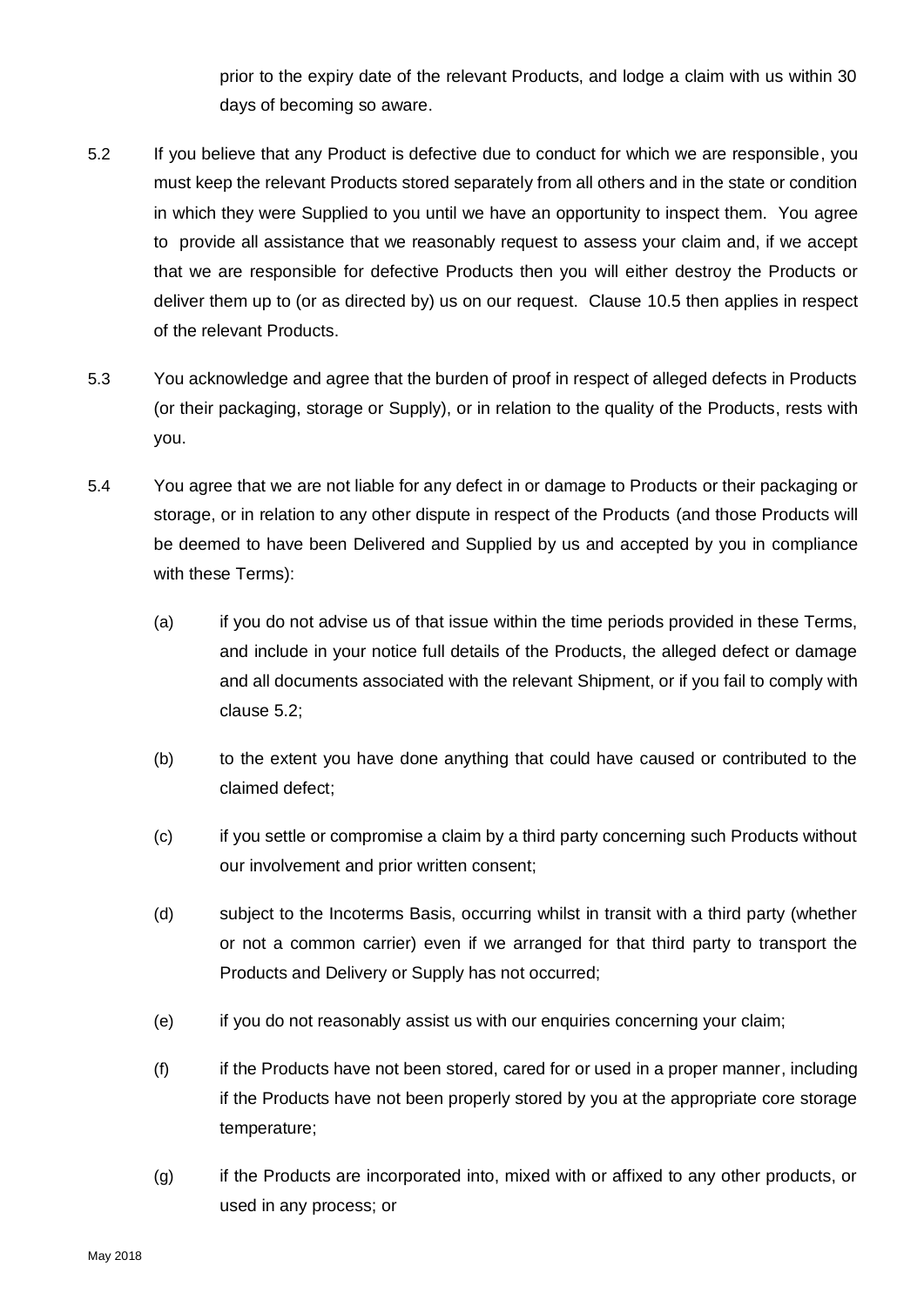- (h) which arises after the expiry date of the relevant Products.
- 5.5 You need to co-operate with us in relation to any recalls or withdrawals from sale of Products for any reason (including, at our cost, if we Deliver a defective Product) with the objective being to optimise your and our reputation and goodwill whilst ensuring public health and safety is maintained at all times.

#### **6. RISK AND TITLE**

- 6.1 Unless otherwise agreed by us in writing, risk in all Products passes to you on Delivery even though title may not. You are solely responsible for the storage, insurance and application of Products at and after Delivery.
- <span id="page-5-0"></span>6.2 Title in all Products remains with us until such time as full payment is made in clear funds for all amounts owing by you to us for all Products invoiced and/or Supplied by us (together with any interest under these Terms) from time to time. Until such time as title in the Products passes to you, we are entitled to require you at any time to immediately deliver up the Products to us (or as we direct).
- <span id="page-5-1"></span>6.3 You acknowledge that until such time as title in the Products passes to you, you:
	- (a) must keep the Products stored separately from all other goods and keep the Products insured for their replacement cost and
	- (b) must not pledge or in any way charge or encumber the Products by way of security for the indebtedness of you or any other person.
- 6.4 Notwithstanding clauses [6.2](#page-5-0) and [6.3](#page-5-1) above:
	- (a) You may sell, in the ordinary course of your business, any Products that are comprised in your inventory and that have been incorporated into the products you manufacture. However, any proceeds from such sale, or asset comprising an amount payable to you by a purchaser in respect of that sale, are held by you as a fiduciary and on trust for us to the extent their value does not exceed the amount you owe us under these Terms.
	- (b) You hereby grant us a security interest in each and every part of the Products (and any proceeds thereof) for any amounts owing by you to us from time to time, and for the performance by you of all your other obligations to us from time to time. To protect our security interest, you agree to allow us to register or otherwise perfect our security interest as permitted by law in any relevant jurisdiction should we so wish. On our request, you agree to promptly give us all assistance and information (including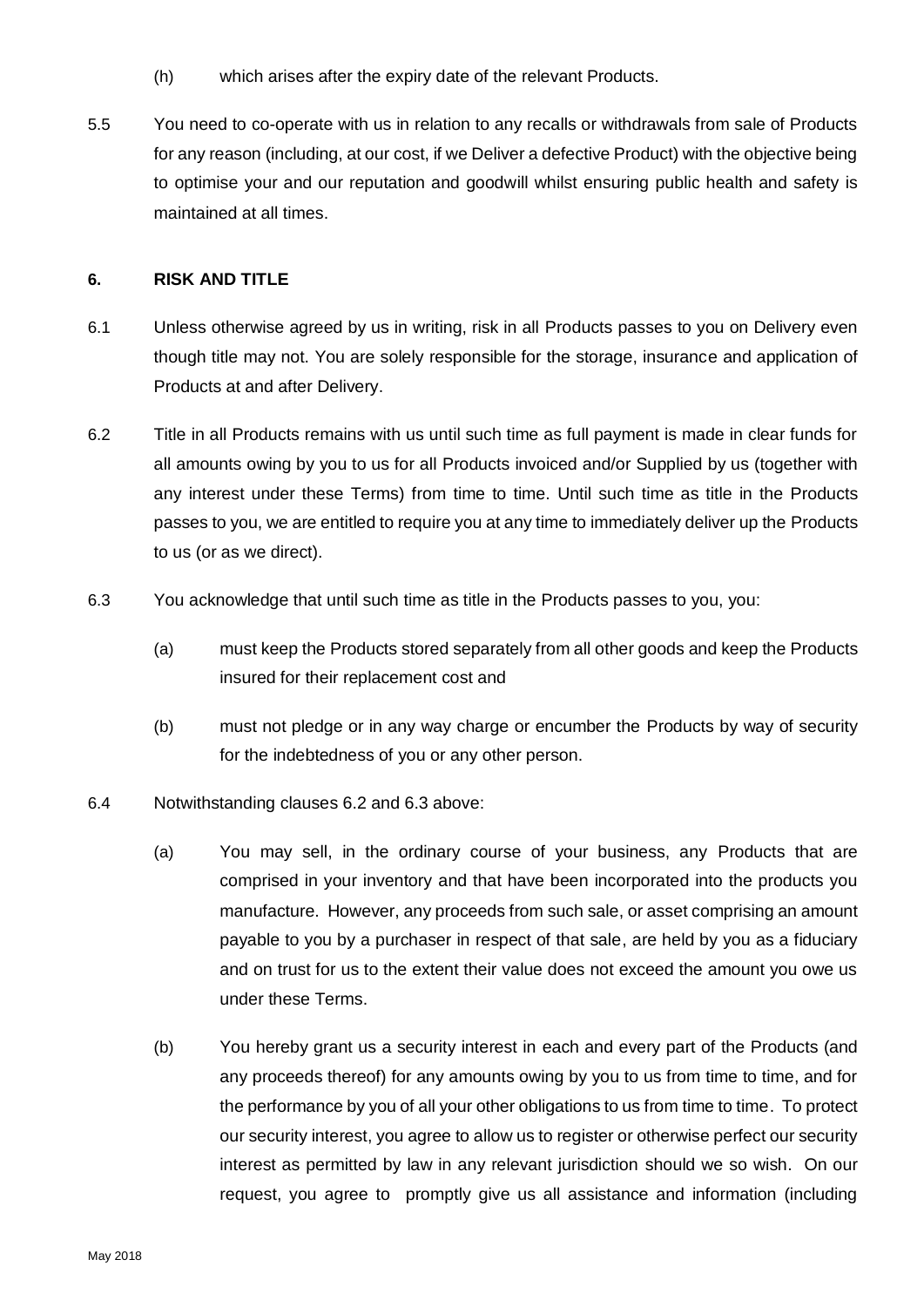signing any documents) as we request to enable us to register or otherwise perfect our security interest with the priority we require.

## **7. PRICE AND TAXES**

- 7.1 All supplies of Product are on the Incoterms Basis.
- 7.2 Unless otherwise specified, the total amount payable for the Products purchased pursuant to each Shipment will be the aggregate of:
	- (a) the price for the Products, as set out in the Contract Confirmation and/or Shipment Schedule for that Shipment (being the price payable by you for Supply of the Products on the relevant Incoterms Basis), as increased or decreased pursuant to clause [4.6](#page-2-1) ; plus
	- (b) any additional amounts for any incidental services which you have requested from us, as set out in your Contract Confirmation and/or Shipment Schedule.
- 7.3 Unless otherwise specified by us or included within the Incoterms Basis:
	- (a) any reference to an amount payable or consideration to be provided in respect of a Shipment to be made by us that is governed by or otherwise connected with these Terms is a reference to that amount or consideration excluding applicable Sales Tax and Duty; and
	- (b) the amount to be paid or other consideration to be provided to us in respect of any Supply (including any Supply that is a supply for the purposes of Goods and Services Tax Act 1985) that is governed by or otherwise connected with these Terms must be increased by an amount equal to any Sales Tax and Duty that we are or will become liable to pay in respect of that Supply so that we retain, after payment of Sales Tax and Duty, the amount which we would have been entitled to receive but for our obligations to pay Sales Tax and Duty.
- 7.4 The Sales Tax and Duty will be due and payable by you on the date the payment in relation to which the Sales Tax and Duty is levied is due and payable under these Terms.

### <span id="page-6-0"></span>**8. INVOICING AND PAYMENT**

- 8.1 Where specific credit terms have been agreed with you, this clause [8](#page-6-0) will apply to you only to the extent that matters are not covered by those agreed terms.
- 8.2 Where payment for Products is to be: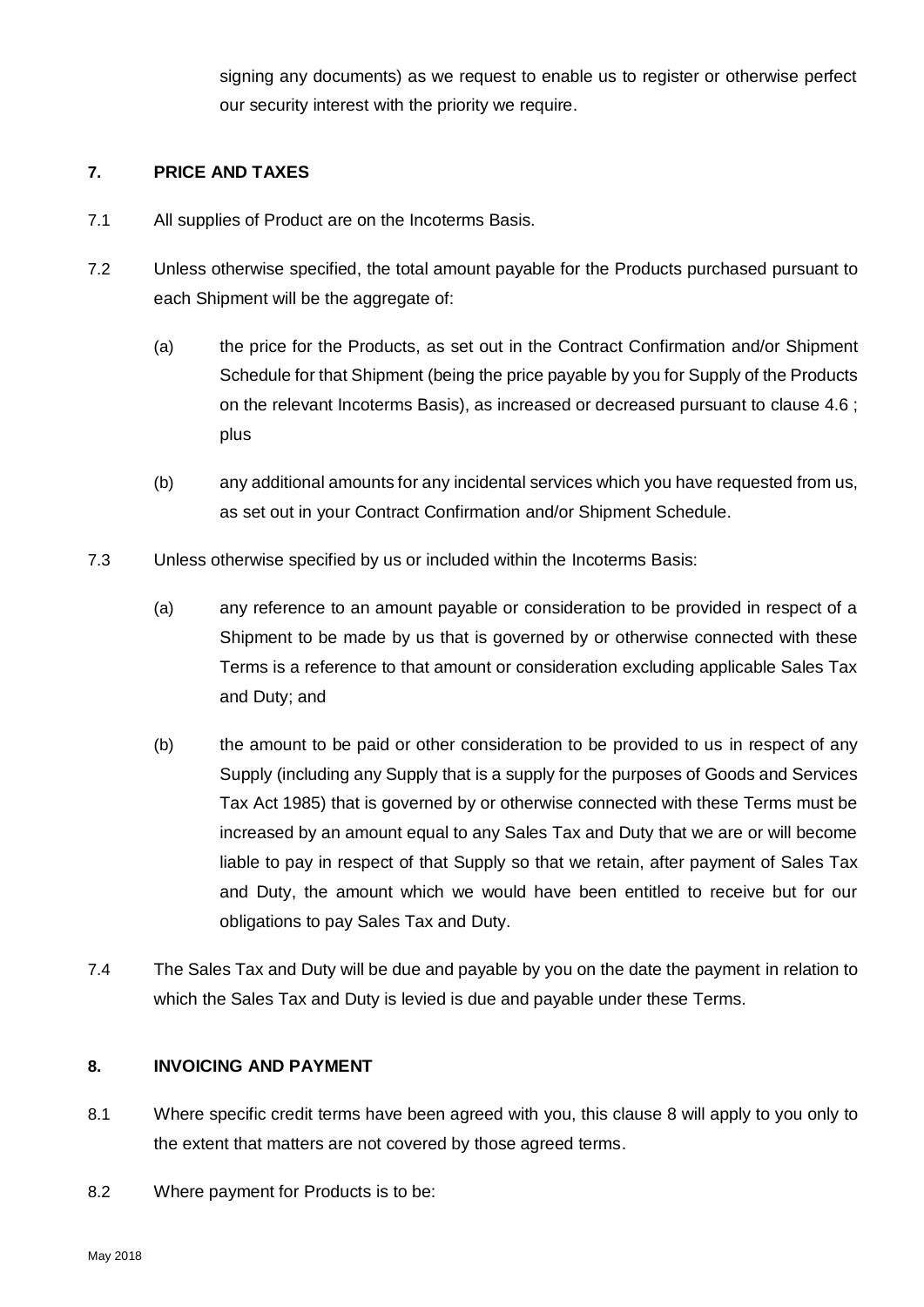- (a) by letter(s) of credit ("**L/C**"), you must arrange for the L/C to be issued in favour of us in a form, content and from an issuing bank that are all acceptable to us in our absolute discretion;
- (b) by documentary collection, documents will be tendered against payment ("**D/P**") subject to the ICC Uniform Rules for Collections which are in force from time to time; and
- (c) supported by a bank guarantee or standby L/C, you must provide a first demand bank guarantee or standby L/C in a form and content and from an issuing bank that are all acceptable to us in our absolute discretion.

A deposit may also be required by us. Any payments made pursuant to the methods under this clause 8.2 shall be made net of any bank charges and must equate to the amount invoiced for the applicable Products.

- 8.3 Unless we otherwise specify in writing, we must receive any advance payment, L/C, bank guarantee, standby L/C or deposit before we will commence processing a Shipment. Notwithstanding the previous sentence, where we have agreed in writing that you will pay for Products based on the bill of lading date for those Products, we must receive payment by that agreed date. We may, without prejudice to our other rights, refuse to commence Supply of any Products unless you have duly complied with the relevant requirements.
- 8.4 Where we have not extended credit to you in writing, we will provide an invoice for the relevant price and fees applicable to each Shipment.
- 8.5 Payment of all invoices must be received on the earlier of the specified due date or within 14 days of invoice in full without deduction (except to the extent required by law), set-off or counterclaim. If you are required by law to make any deduction or withholding on account of tax from any sum payable to us under these Terms, then the sum so payable will be increased by you to the extent necessary to ensure that, after the making of such deduction or withholding, we receive and retain (free of any liability in respect of any such deduction, withholding or payment) a net sum equal to the sum that we would have received and so retained had no such deduction or withholding been made.
- 8.6 You must give us written notice within 7 days of receiving our invoice if you believe that the invoice is not correct. Your notice must include full details of the error(s) claimed by you. If you have not given us valid notice of the error(s) within 7 days of receiving our invoice, you must treat our invoice as correct. You must make payment of the undisputed amount due on any disputed invoice on the due date. If an invoice is not disputed and remains unpaid after the due date for payment, or if an invoice is disputed but the undisputed part of that invoice is not paid by the due date for payment, we can withhold or defer any future Shipment pending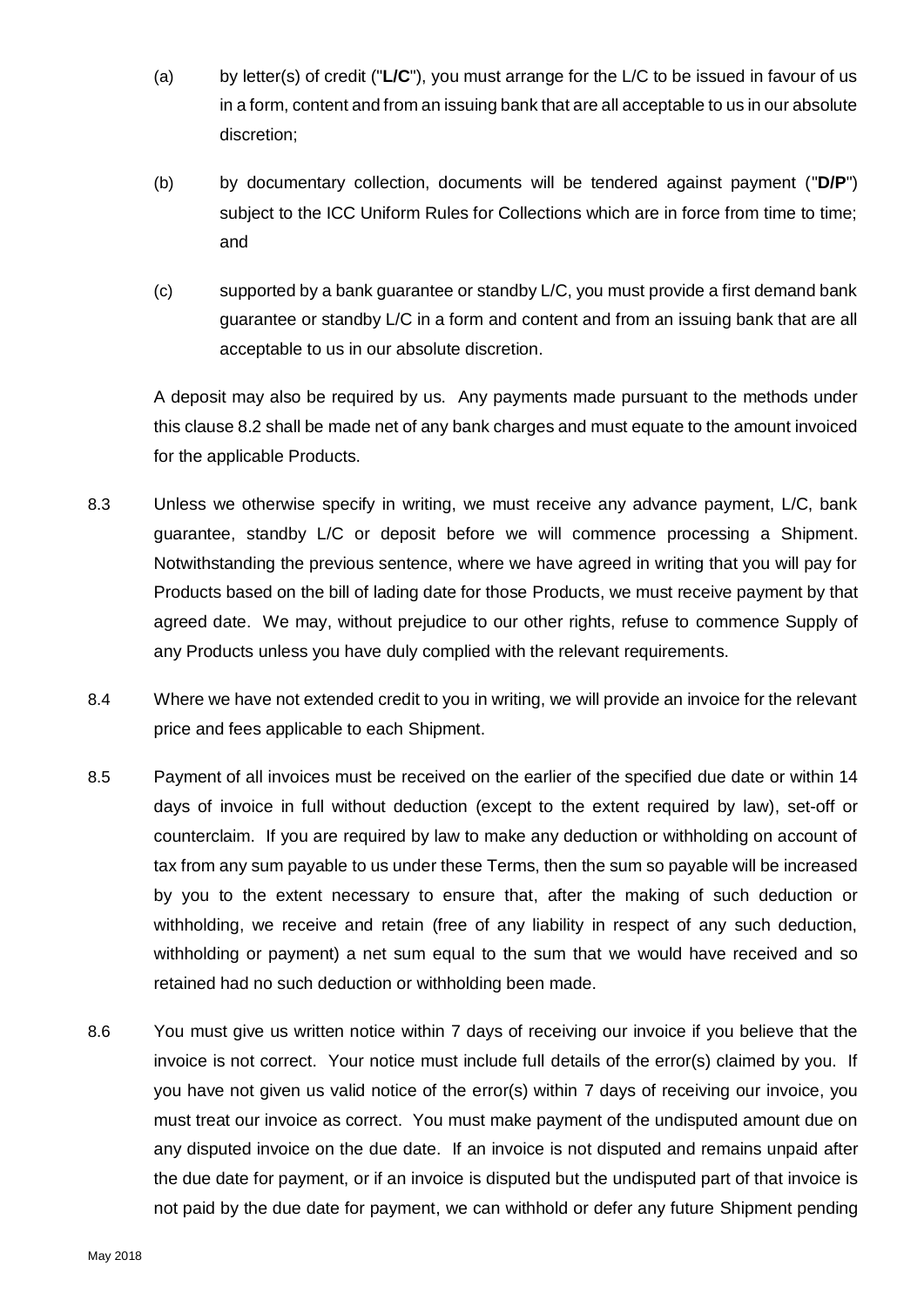payment, or part-Supply having regard to the paid component. Once the dispute is resolved, you must pay to us within 14 days the resolved amount due.

- <span id="page-8-1"></span>8.7 Where we agree in writing, you may direct that one of your Related Companies pays for Products under these Terms on your behalf, in which case we will seek payment from that Related Company, and this clause [8](#page-6-0) will apply to that Related Company as well as to you. However, this clause [8.7](#page-8-1) does not relieve you of any of your obligations under these Terms, and, without limiting our other rights under these Terms, if your Related Company fails to make any payment in accordance with these Terms, you will promptly make such payment.
- 8.8 If for any reason we do not obtain payment in full (whether under L/C or D/P or otherwise) you remain liable to pay us the total amount payable for the Products under these Terms and all related charges (including our costs of recovering any amount due).
- 8.9 Without in any way limiting our other rights:
	- (a) we may charge a penalty interest calculated in accordance with the Fonterra penalty rate as notified to you from time to time (or, if less, the maximum amount permitted by law) on overdue accounts. Interest will accrue daily and compound monthly from the due date until payment has been received by us in cleared funds. Payments by you will be applied first to interest accrued and then to the overdue amount; and
	- (b) any collection charges, legal expenses (calculated on a full indemnity basis) and commissions or any other expenses incurred by us in attempting to recover from you any payment due to us are payable by you to us on demand by us.
- 8.10 If you owe us money for any reason and we owe you money in connection with these Terms, we may set off the amount you owe us against the amount that we owe.
- 8.11 We may, at any time, review any grant of credit to you and suspend or cancel such credit or require you to give whatever security we consider appropriate, in our sole discretion, and we may suspend any Shipment until that security is provided.
- <span id="page-8-0"></span>8.12 Any Supply delays and associated costs incurred due to a delay in any payment being received by us are your responsibility.
- 8.13 All references to amounts of money are references to the currency set out in the relevant Contract Confirmation or Shipment Schedule provided to you, or as otherwise agreed between us, and are payable in that currency. If for any reason an amount is paid to us in a different currency and on conversion into the relevant required currency (and after deducting any costs or expenses incurred in accepting those funds or their conversion) we realise an amount that is less than the amount due, you must immediately pay any further amounts necessary to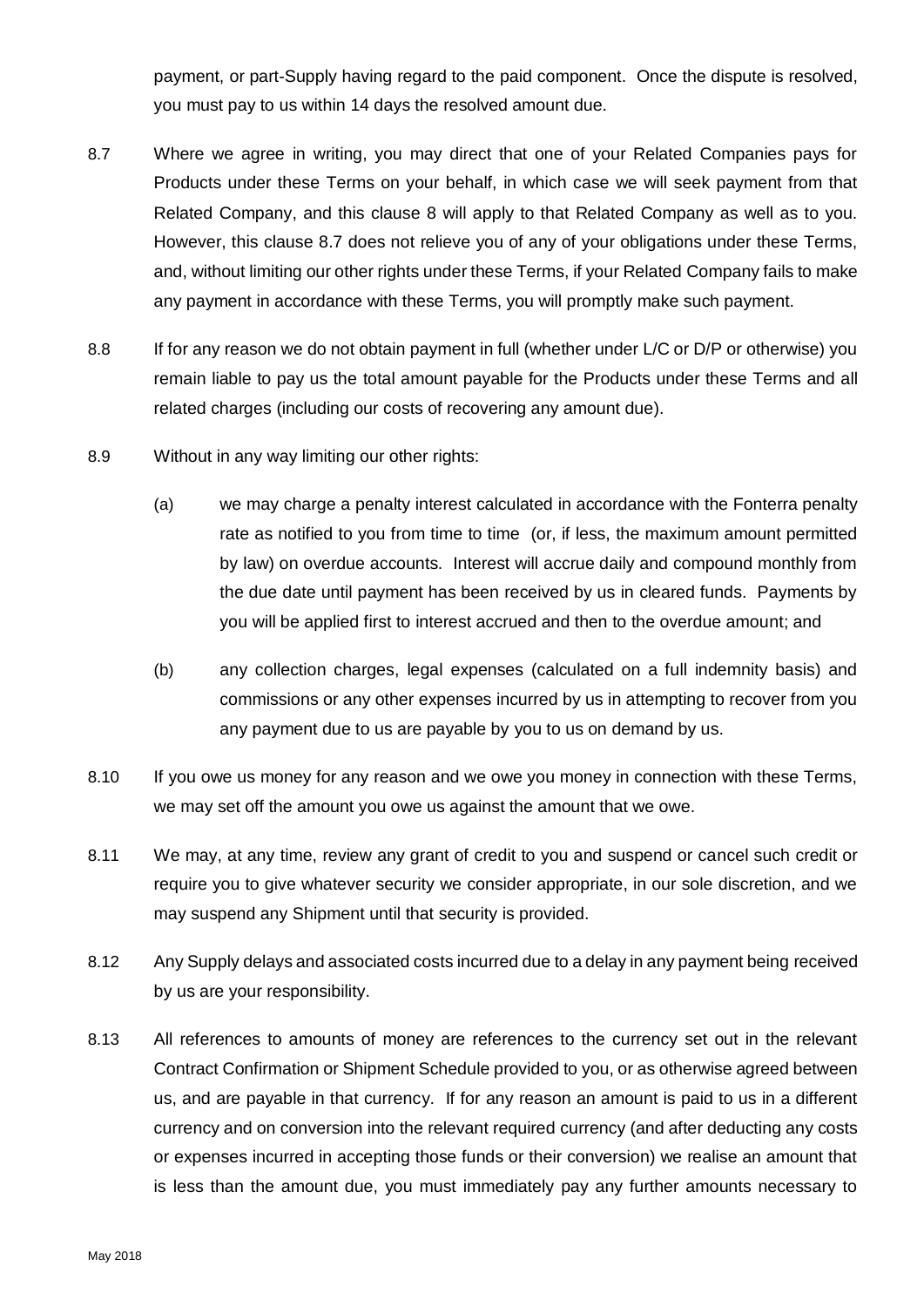ensure that we receive the full amount due in the relevant required currency (including after taking account of any further conversion that is required).

- 8.14 If we agree to electronically transmit to, or receive from, you any documents or information relating to these Terms (including invoices) (together "**Documents**"), the following provisions will apply:
	- (a) All Documents will be transmitted and received in accordance with standards specified by Fonterra from time to time.
	- (b) You will, at your own expense:
		- (i) provide and maintain the resources necessary to effectively and reliably transmit and receive Documents; and
		- (ii) implement security procedures which are necessary to ensure that transmissions of Documents are protected against improper access.
	- (c) Each party will maintain a record of data exchanged pursuant to this clause 8.14 for not less than 12 months following the Supply of Products to which the data relates and allow the other party reasonable access to that record on request.
	- (d) Each of us agrees that:
		- (i) a Document passing between us electronically in accordance with this clause 8.14 is deemed to be "signed" by the originating party; and
		- (ii) nothing in this clause 8.14 precludes us from exchanging paper documents, provided that where a Document is sent in both paper form and electronic form, the electronic form of the Document will prevail.

# <span id="page-9-0"></span>**9. DEFAULT**

- 9.1 If:
	- (a) we form the view that you have undergone a change of control or other change of circumstance, or you sell or transfer all or a material part of your business, assets or undertaking (or agree to do so), or we conclude that we would be dealing with a different party or subject to different commercial considerations if we were to continue dealing with you;
	- (b) you default in any payment due to us (including under these Terms) or we conclude that you are likely to, including where you are unable, or state that you are unable, to pay your debts as and when they fall due or where a liquidator, receiver, receiver and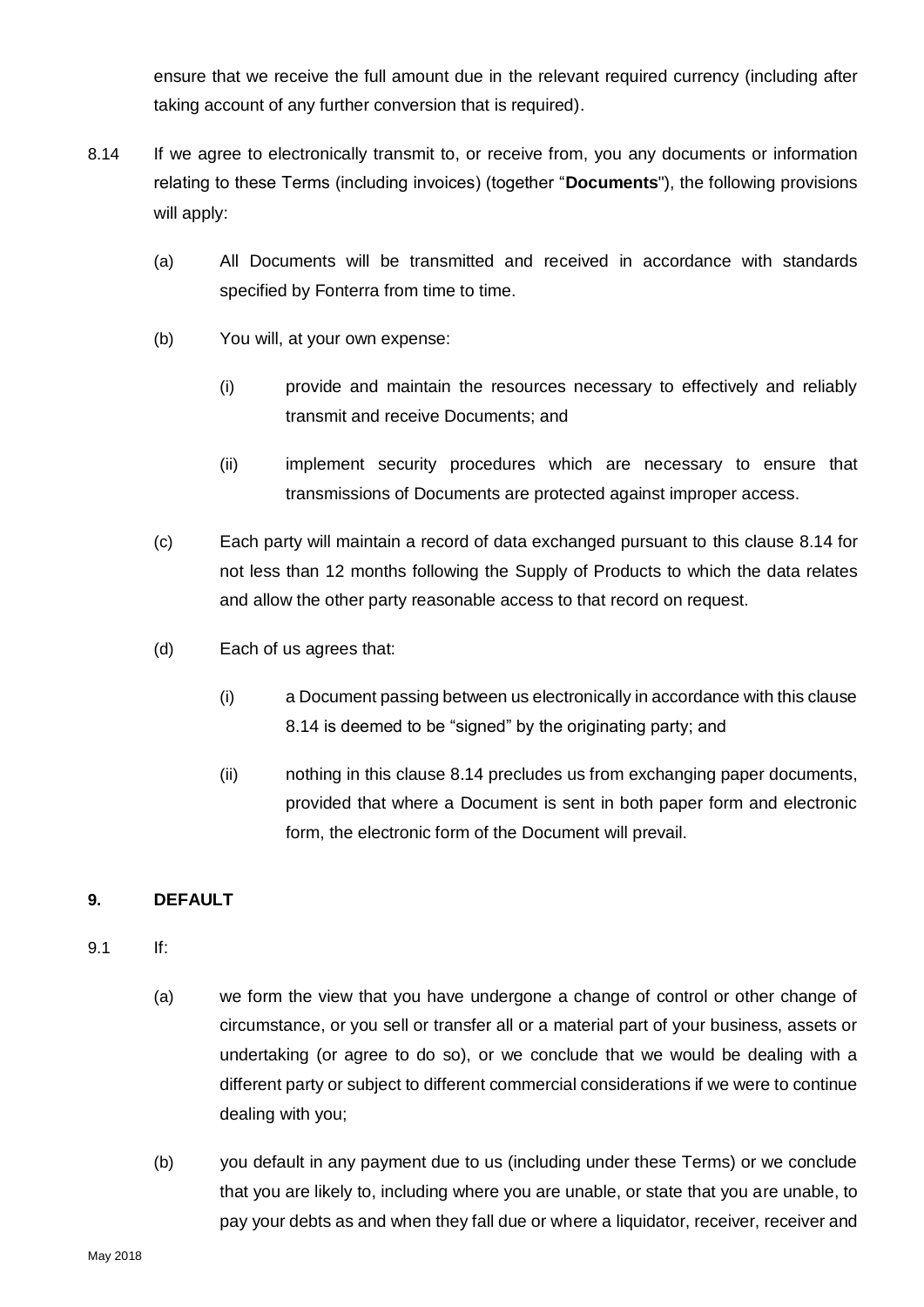manager, controller, trustee or other insolvency administrator is appointed in respect of you or any (or all) of your assets, or a scheme of arrangement is proposed or approved in respect of you or a mortgagee enters into possession of any of your assets or any similar situation occurs; or

(c) you are otherwise in breach of these Terms, the terms and conditions of any credit we extend to you (including where you exceed your credit limit with us) or any other agreement between you and us,

then, without limiting the terms and conditions of such credit, or such other agreement, or our other rights, in such circumstances we may, at our option:

- (d) withhold or cancel the relevant Shipment and/or any subsequent Shipment with notice to you but without prejudice to any other action or remedy which we have or might otherwise have had; and/or
- (e) retain any deposit you may have paid (which shall be forfeited by you) and/or draw on any relevant L/C, bank guarantee or standby L/C; and/or
- (f) reclaim and/or resell the Products in your possession or under your control and may enter premises where we believe that Products are stored or held to do so, and recover from you all costs of doing so,

and all monies owing and outstanding by you to us on any account whatsoever will become immediately due and payable (without the requirement for notice from us).

9.2 We will not be liable to you for any losses you incur as the result of our exercising any of our rights under this clause [9.](#page-9-0)

# <span id="page-10-0"></span>**10. WARRANTIES AND LIMITATION OF LIABILITY**

- <span id="page-10-1"></span>10.1 Notwithstanding any provision to the contrary in these Terms, these Terms do not exclude or limit the application of any law in New Zealand or any country where such laws apply to the subject matter of these Terms with respect to any Products to the extent that to do so would:
	- (a) contravene that law; or
	- (b) cause any part of this clause [10](#page-10-0) to be void.
- <span id="page-10-2"></span>10.2 Subject to clause [10.1,](#page-10-1) we:
	- (a) warrant only that each Product at the point of Delivery meets the Specifications or, in the case of Products Delivered pursuant to clause 4.2, the relevant specification referred to in clause 4.2;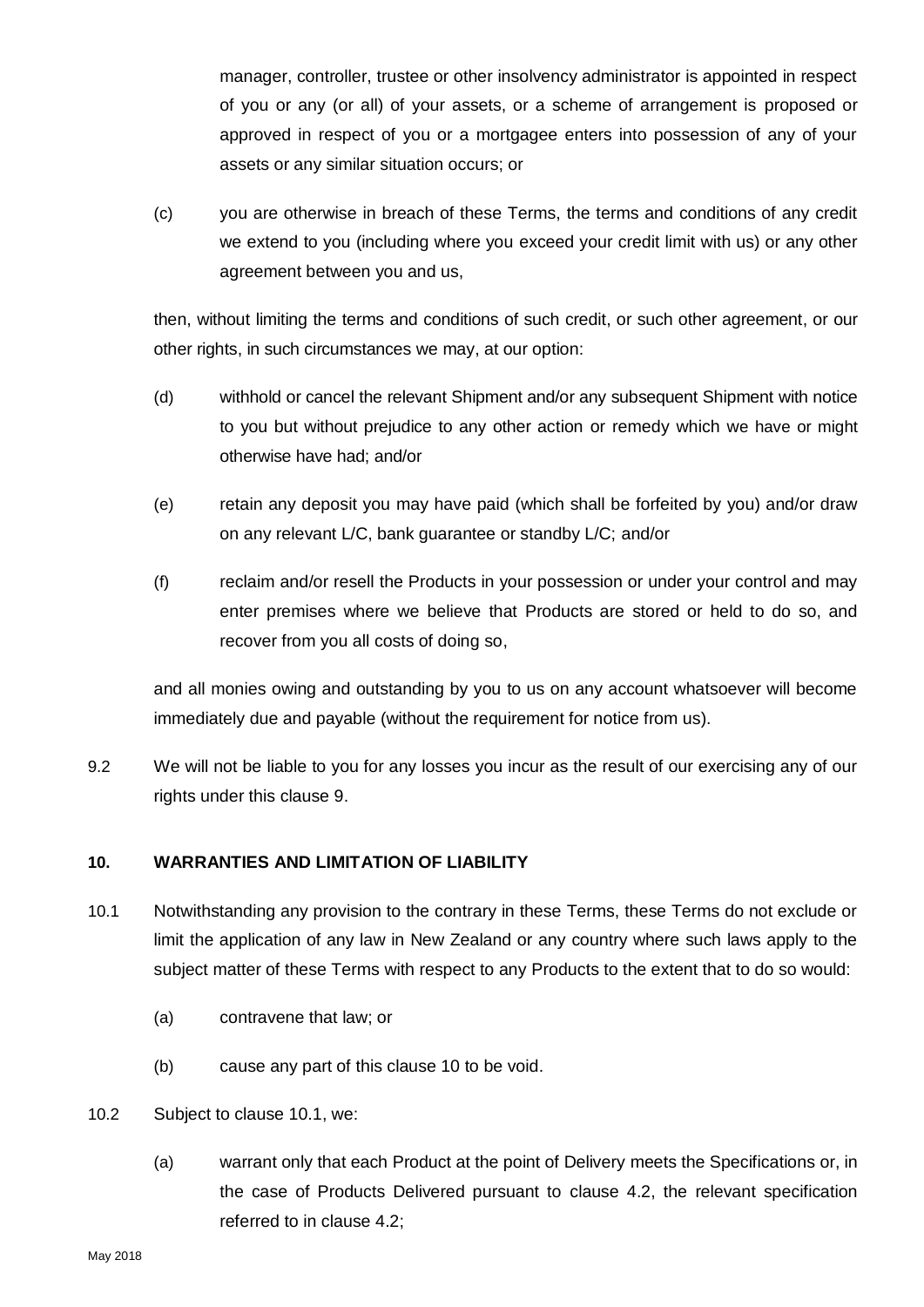- (b) make no other representations or warranties in respect of the Products, including representations or warranties concerning fitness for purpose or appropriateness for your needs of any Product, and you must assure yourself of these matters having regard to your circumstances;
- (c) exclude all guarantees, conditions and warranties implied into these Terms (whether by statute, common law, custom of the trade or otherwise) or any Contract Confirmation, Shipment Schedule or Request for Supply.
- 10.3 Without limiting clause [10.2,](#page-10-2) we may from time to time provide advice, recommendations and statements with respect to the Products. However, we do not warrant or guarantee the accuracy or completeness of that advice, those recommendations or statements or the results obtained through the use of the Products. We expressly disclaim any liability for any damage to you from reliance on such advice, recommendations or statements. Such advice, recommendations and statements are relied on by you at your own risk and you should make other appropriate enquiries having regard to your circumstances. Any sample, description or visual representation or details of a good or product provided by us to you are representative only and the actual Product Supplied may differ.
- 10.4 If any Product is sold to you as stockfood, seconds or any similar classification you acknowledge that:
	- (a) the Products are not fit for human consumption and are sold by us on the representation from you that the Products will be exclusively used for the purpose of animal feed; and
	- (b) you will be liable to and indemnify us for all loss or damage (including damage to reputation) that we or any Related Company or Associate of Fonterra may suffer if you breach this clause.
- <span id="page-11-0"></span>10.5 Notwithstanding any other provision in these Terms, but subject to clause [10.1:](#page-10-1)
	- (a) we are not and will not in any circumstances be liable for any claim by you under or in connection with these Terms in contract, tort (including negligence) or otherwise unless notice of the claim is given in writing to us within 30 days of the claim arising, or within any other period prescribed in these Terms;
	- (b) we are not and will not in any circumstances be liable to you or any other person in contract, tort (including negligence) or otherwise for:
		- (i) any loss and/or damage to person or property; or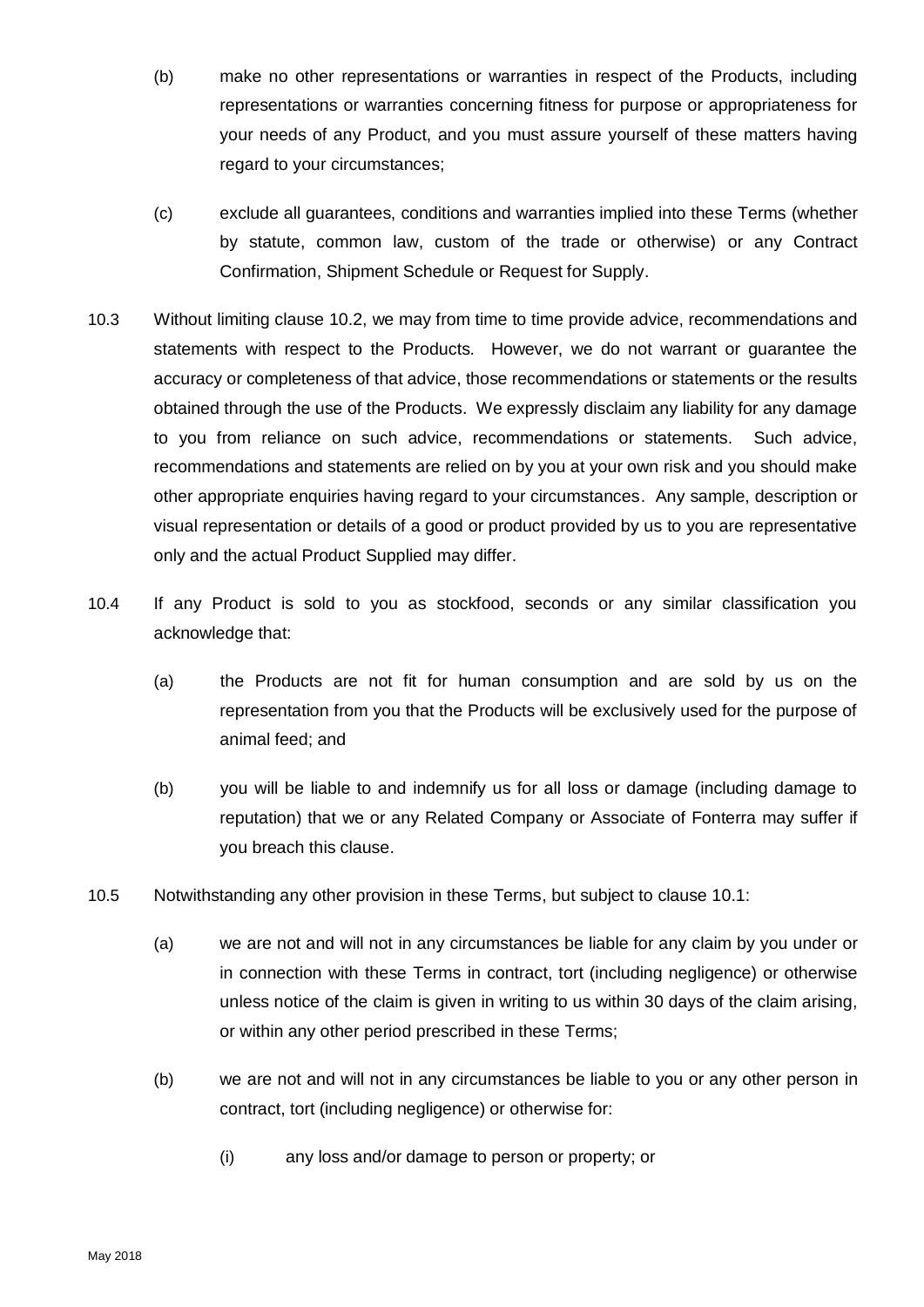(ii) any indirect or consequential loss or for any loss of revenue, profits, goodwill, business or anticipated business, anticipated savings or for any business interruption, loss of data or other indirect or consequential loss or damage,

regardless of whether or not that loss or damage was, or ought to have been, contemplated by us;

- (c) our maximum aggregate liability in respect of claims in connection with each Shipment under these Terms (including the provision of any refunds, credit notes or Product replacements or reworks), whether in contract, tort (including negligence) or otherwise, is limited to:
	- (i) if your claim relates to a delay by us in Supplying any of the Products in that Shipment to you, an amount equivalent to 10% of the price you have paid (or will pay) for the Products in that Shipment to which the claim relates plus, if (but only if) there is also a defect in the Products or a failure of the Products to comply with their Specifications, the price you have actually paid for the Products in that Shipment which are defective or do not comply with their Specifications ; or
	- (ii) if your claim relates to the total failure by us to Supply any of the Products in that Shipment to you, the price you have actually paid for the Products in that Shipment to which the claim relates, plus an amount equivalent to 10% of the price you have paid (or would have paid) for the Products in that Shipment to which the claim relates; or
	- (iii) in all other circumstances, the price you have actually paid for the Products in that Shipment to which the claim relates; or
	- (iv) the direct losses or damages that you actually incur or suffer,

whichever is less;

- (d) your sole remedies in relation to any defect in the Products or failure of the Products to comply with their Specifications are limited, at our option, to one of the following, as specified by us:
	- (i) refunding all or part of the price of the Products (or offering credit where payment has not then been made); or
	- (ii) replacing or reworking all or a portion of the Products or paying for someone else to do so;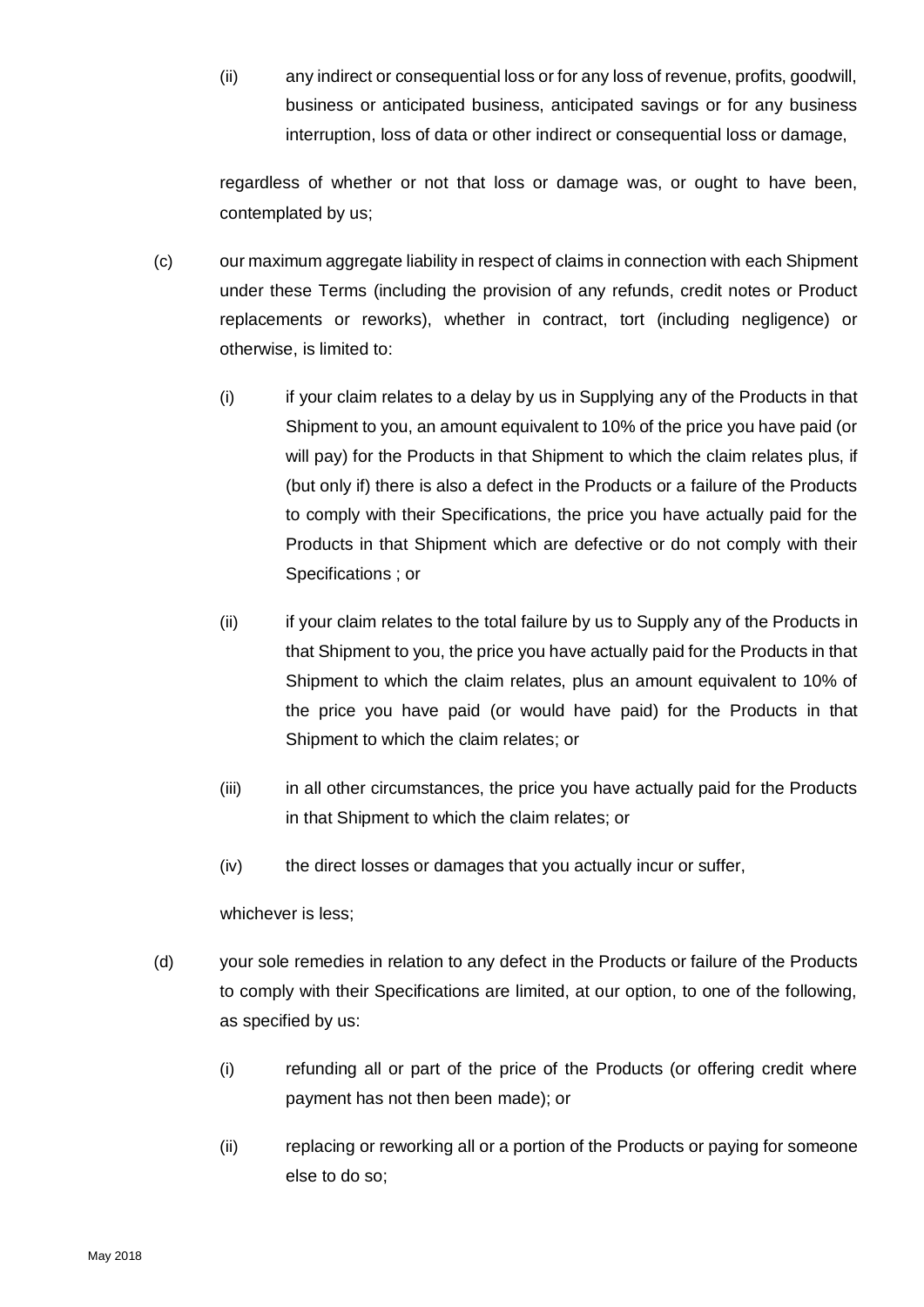- (e) your sole remedy in relation to any delay in Shipment or failure by us to Supply Products to you is a claim for damages, subject to this clause [10;](#page-10-0) and
- (f) your sole remedies for any breach of these Terms or loss or damage arising from the subject matter of these Terms are expressly set out in these Terms.
- 10.6 Any reworking of the Products shall be effected at such place as we may specify. We may require you to arrange for the transport, at our cost, of any Products to be reworked or made good.
- 10.7 You irrevocably grant us the sole control of the defence and all related settlement negotiations and other proceedings, and you shall assist and co-operate with us at your expense, as requested by us, in relation to any third party claim in relation to the Products.
- 10.8 You indemnify us and must keep us indemnified against all claims, suits, actions, demands, loss (including any indirect or consequential loss and any loss of revenue, profits, goodwill, business or anticipated business, anticipated savings and any business interruption, loss of data or other indirect or consequential loss or damage), liability, costs, expenses (including legal expenses on a full indemnity basis and any debt recovery agency fees), judgments and awards made against us or incurred by us to the extent that such is caused (directly or indirectly) by your handling, storage, use or sale of the Products, or by any negligent act or omission or breach of any law applicable to the handling, storage, use or sale of the Products (including as incorporated into another good or service) by you or any of your officers, employees, agents or contractors. This indemnity is a continuing indemnity and is in addition to any statutory rights or remedies we may have or exercise against you.
- 10.9 You agree to take reasonable steps to mitigate any loss or damage you may suffer under these Terms.

### **11. GENERAL**

- 11.1 Nothing in these Terms gives you any right, title or interest in or to any of our assets or rights other than the Products (excluding any intellectual property rights in or relating to them and their packaging and storage, together with any associated goodwill), and then only in accordance with these Terms. Without limiting the foregoing, you agree that any packaging accompanying the Products which identifies the Product as being manufactured or supplied by us, must be disposed of in a manner that prevents its re-use or, if it is to be re-used, must be modified in appearance so that no reference or connection to us can be made.
- 11.2 Any confidential information or intellectual property provided by us in connection with the Products, including the Contract Confirmation and Shipment Schedule, remains at all times our confidential and proprietary information and may be used by you solely to complete the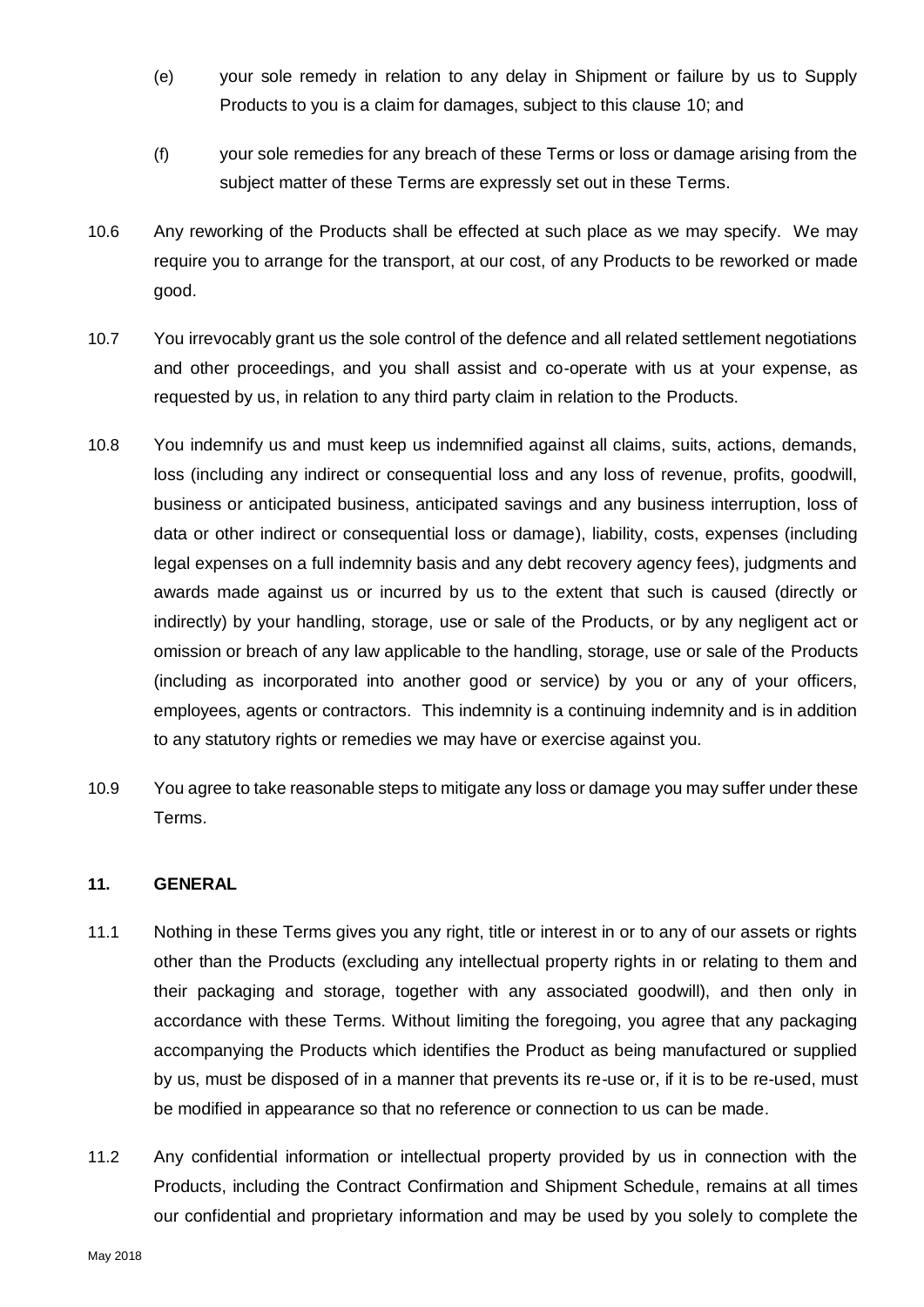relevant Shipment and for no other purpose and must otherwise be kept in strict confidence by you. You must not disclose to any third party any information provided by us to you unless:

- (a) the information is in the public domain (other than by reason of breach of any confidentiality obligation owed to us by anyone); or
- (b) the disclosure (including its form and context) is first approved by us in writing,

and any confidential information provided by us must immediately be returned to us on our request. You must ensure that your officers, employees, agents, contractors and advisers comply with this clause.

- 11.3 All intellectual property which is owned by, or is proprietary to, us at the date of these Terms shall remain owned exclusively by us. Any new intellectual property which is created as a result of, or in connection with, the provision of the Products, or otherwise in connection with these Terms, shall be owned by us. Nothing in these Terms confers on you any right or interest in, or licence to use, or permit to be used, any of our intellectual property. You must not use our intellectual property (including trade marks) without our prior written consent.
- 11.4 You agree as follows:
	- (a) The Products are supplied for the purpose of a business and the New Zealand Consumer Guarantees Act 1993 does not apply.
	- (b) You shall not, in relation to the Supply by you of the Products (including as incorporated into another good or service), give or make any undertaking, assertion or representation in relation to the Products without our prior approval in writing.
	- (c) The United Nations Convention on Contracts for the International Sale of Goods does not apply to these Terms or any transaction conducted in accordance with, or pursuant to, these Terms.
- 11.5 These Terms are governed by the laws of New Zealand.
- 11.6 If any Related Company or Associate of us is involved in the provision, Delivery or Supply of Products to you, their acts are deemed to be ours, they benefit from these Terms in accordance with the Contract and Commercial Law Act 2017, and we are entitled to enforce these Terms on their behalf. We also hold these Terms on trust for our officers, employees, agents, contractors and advisers.
- 11.7 Any dispute, difference or claim arising out of or in connection with these Terms, or the subject matter of these Terms, will be referred to and resolved by arbitration in accordance with the UNCITRAL Arbitration Rules ("**Rules**"). The place of the arbitration will be Singapore. The tribunal will consist of one arbitrator appointed in accordance with the Rules. For the purpose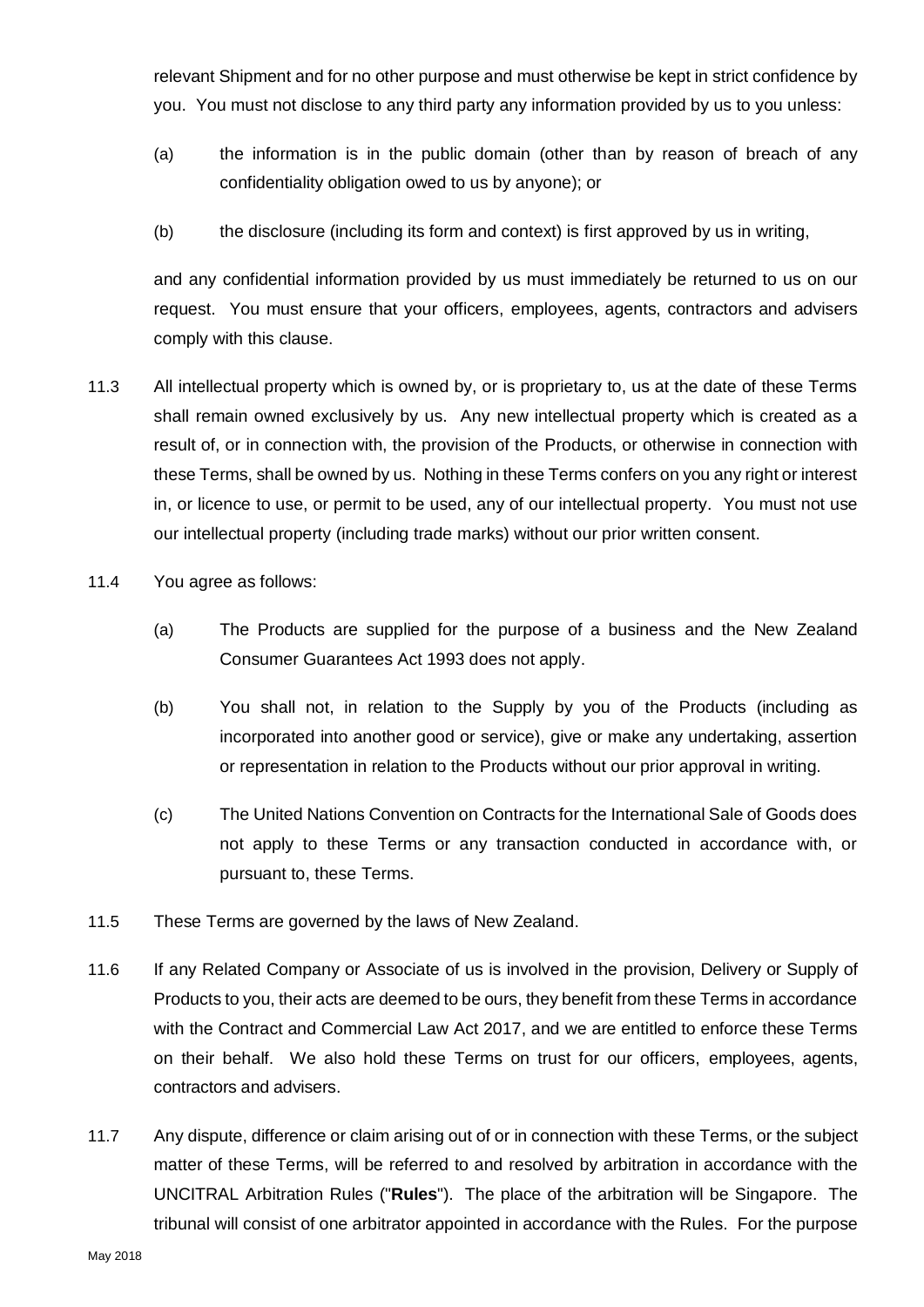of article 6 of the Rules, the appointing authority will be the Singapore International Arbitration Centre ("**SIAC**"), on the basis of the SIAC International Panel. The language of the arbitration will be English.

- 11.8 Any personal information collected by you or us in connection with these Terms must only be used or disclosed for the purposes of ensuring performance of these Terms and any future like arrangement or arrangements. This may include disclosure within your or our organisations and to other parties involved in performing these Terms. You and we agree to comply with relevant privacy laws in respect of any personal information collected in connection with these Terms, any Shipments and any future like arrangement or arrangements.
- 11.9 In these Terms, another grammatical form of a defined word or expression has a corresponding meaning.
- 11.10 Headings are inserted for ease of reference only and do not affect the interpretation of these Terms.
- 11.11 If part or all of any provision of these Terms, the Contract Confirmation or your Request for Supply or its application to any person or circumstance is illegal or unenforceable, the provision will be interpreted as may be necessary to ensure it is not illegal or unenforceable. If any provision or part of it cannot be interpreted in that way, the provision or part of it will be severed from these Terms and the remaining provisions continue in full force and effect.
- 11.12 Any notice given by us under, or failure by us to insist on strict compliance with, any agreement between you and us (including these Terms) or any delay by us in exercising our rights under any such agreement is not a variation or waiver of any provision of that agreement or of any right available to us.
- 11.13 A rule of construction does not apply to the disadvantage of us because we prepared these Terms.
- 11.14 You may not assign or novate any or all of your rights or obligations under these Terms to a third party or purport to do so without our prior written consent (which may be given or withheld in our complete discretion).
- 11.15 All notices under these Terms must be in writing and delivered by you or us to the other at the address that the other specifies from time to time, provided that any notice pursuant to clause [1.3](#page-0-0) may be given by us by posting details of the relevant amendments on our website, and you will be deemed to have received that notice on the day the amendments are posted by us on the website.
- <span id="page-15-0"></span>11.16 A party will not be liable for any failure to perform these Terms if the failure is due to a cause reasonably beyond the control of that party and that party uses its reasonable endeavours to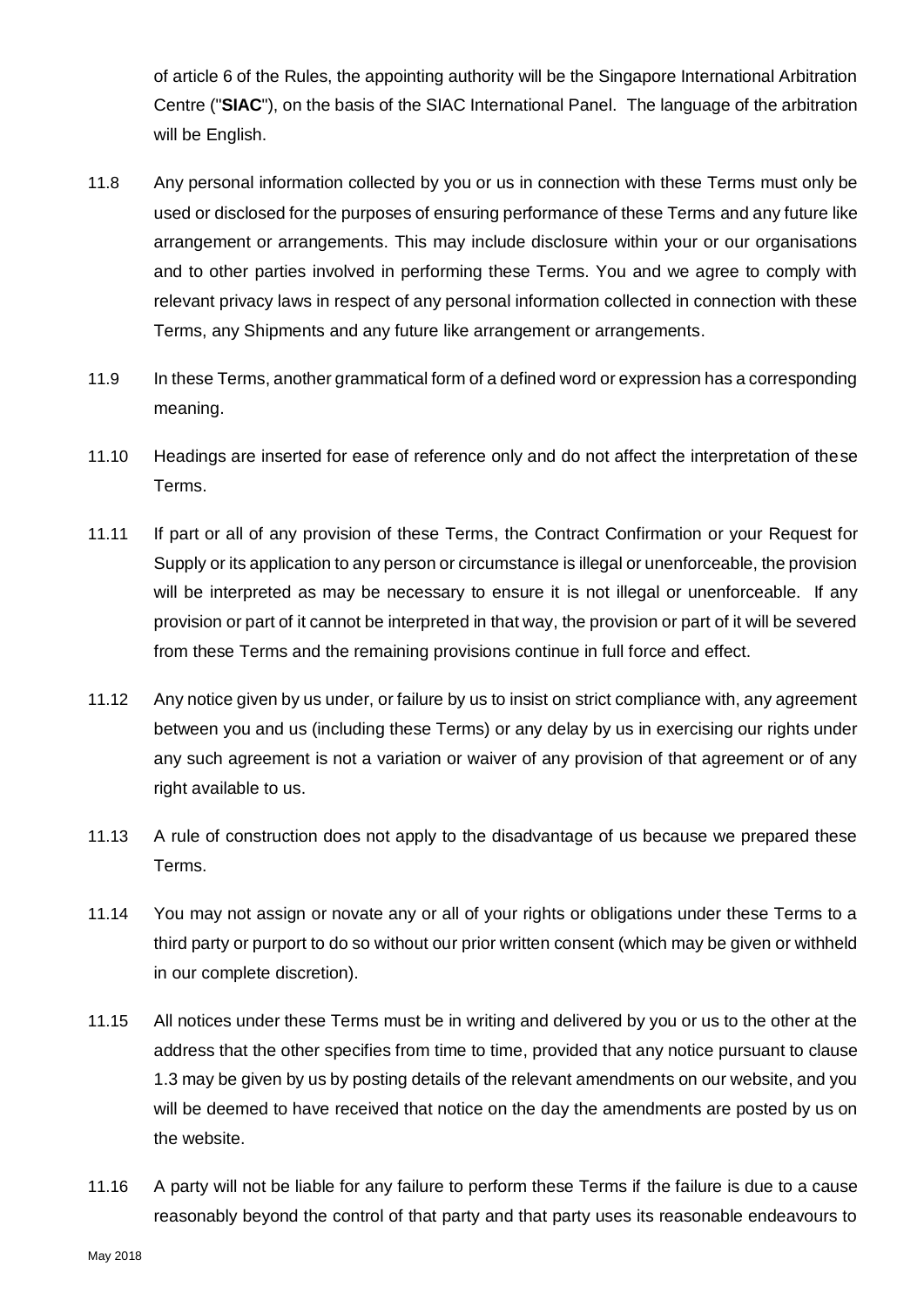perform despite the cause. In the event that we are unable to Deliver or Supply Products to you due to circumstances reasonably beyond our control (including, without limitation, delays in transportation and associated logistics not caused by us), we will notify you as soon as reasonably practicable, and if we are not able to agree alternative Supply arrangements with you, we may cancel the relevant Shipment(s) or any part thereof, without resulting liability, resell the relevant Products, and/or allocate the available Products amongst you and any of our other customers as we see fit. This clause does not excuse a party from any obligation to make a payment when due.

- 11.17 Clerical errors or omissions, whether in compilation or otherwise in any quotation, Contract Confirmation, Shipment Schedule, Request for Supply, acknowledgement, invoice or other such documentation, are subject to correction by us.
- 11.18 Unless we otherwise expressly agree in writing, you acknowledge and warrant that any Products you purchase under these Terms are purchased solely for your own use and that you will not on-sell the Products in any market.

#### **12. DEFINITIONS**

12.1 In these Terms, unless the context otherwise requires:

**we**, **our** or **us** means Fonterra Limited and its officers, employees, agents, contractors and advisers;

**you** or **your** means the purchaser or intending purchaser of the Products from us and includes any agent, contractor or representative of you (including your storage service provider, any carrier commissioned by you or anyone who transports the Products for you or on your behalf or processes or on-sells or on-provides goods or services incorporating the Products);

**Associate** has the same meaning as the definition of "Associated Person" in the Financial Markets Conduct Act 2013;

**Contract Confirmation** means the contract confirmation or other such documentation or communication (written or oral) that we provide to you which confirms that we have accepted your Request for Supply or that your Request for Supply is being processed by us;

**Deliver** means to deliver Products to you (as evidenced by the risk transfer from us to you in the Products occurring in accordance with the Incoterms Basis) and "Delivery" and "Delivered" have corresponding meanings;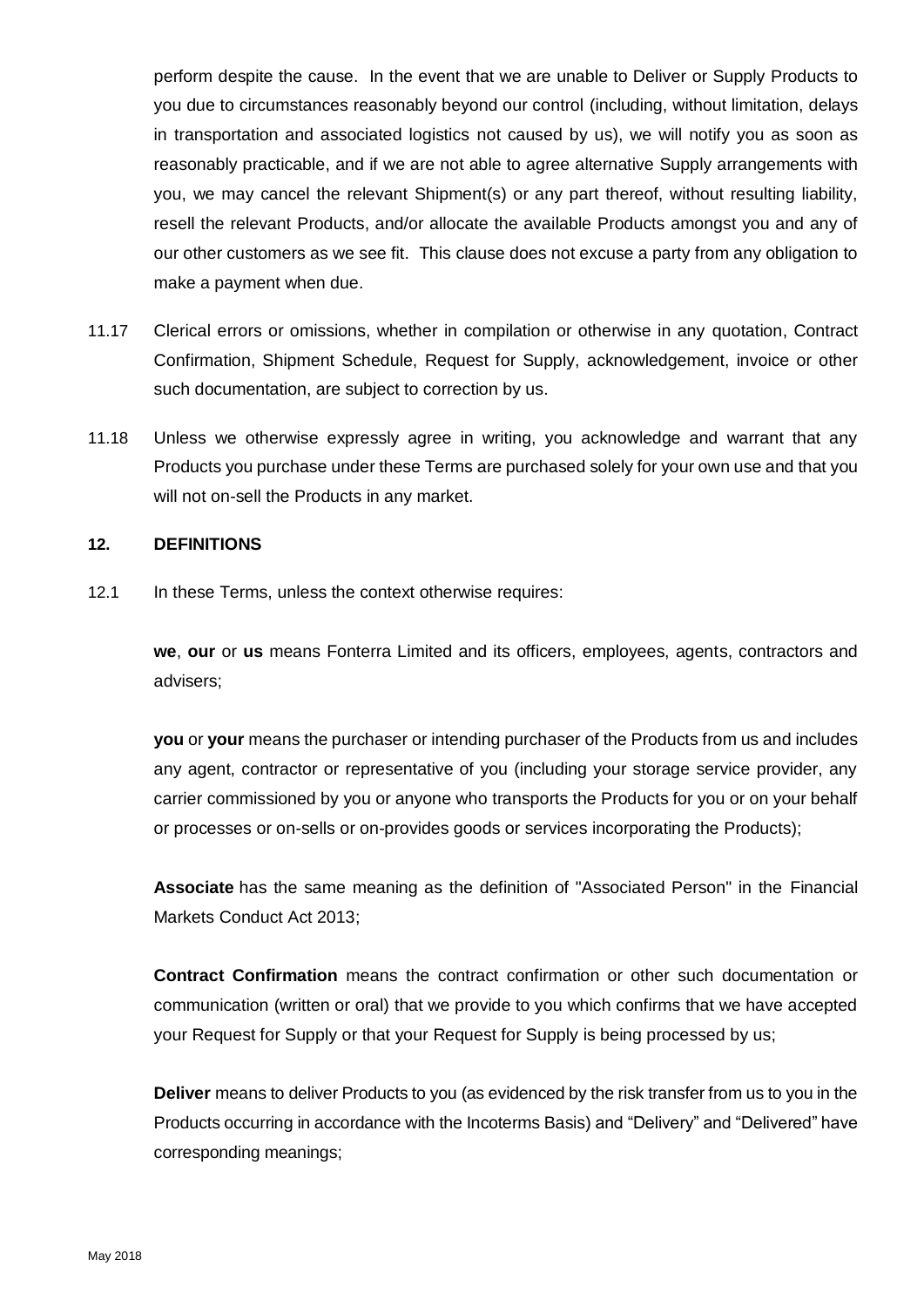**Duty** means any tax, impost, charge or levy of an export, customs, excise, import or similar nature applicable to the exportation, importation, transportation, sale, use or ownership of any Product and/or the performance of any incidental service from time to time under any law applicable thereto;

**Expected Shipment Period**, in respect of a Product, means the period between the first expected delivery date and the last expected delivery date specified in the Contract Confirmation and/or Shipment Schedule for that Product;

**Fonterra** means Fonterra Co-operative Group Limited;

**Incoterms** means the international rules for the interpretation of trade terms as published by the International Chamber of Commerce, Paris, France, in effect at the time of the contract;

**Incoterms Basis** means, in respect of any Product, the basis for delivery in Incoterms which is specified in relation to that Product in the Contract Confirmation for that Product, or which is otherwise agreed between us. If no Incoterm is so specified or agreed by us, then the applicable Incoterm will, at our election, be either:

- (a) the Incoterm held in our customer information system in respect of your previous Shipment; or
- (b) CFR;

**Products** means any goods or products Supplied under these Terms and includes any services supplied or deemed to be Supplied by us incidental to the Products and/or under these Terms;

**Related Company** means a "related company" as that expression is defined in the New Zealand Companies Act 1993 (read as if the word "company" for the purposes of that definition includes any body corporate, wherever incorporated or established);

**Request(s) for Supply** means the orders or other such documentation or communications (written or oral) that we receive from you requesting the Supply of a certain quantity of Product, on a specified pricing basis, to one or more destinations;

**Sales Tax** means any tax or levy of a sales, value added or goods and service nature (including, but not limited to, New Zealand goods and services tax) applicable to the sale and/or Supply of any Product from time to time under any law applicable thereto and includes stamp duty on these Terms or any transaction contemplated by them;